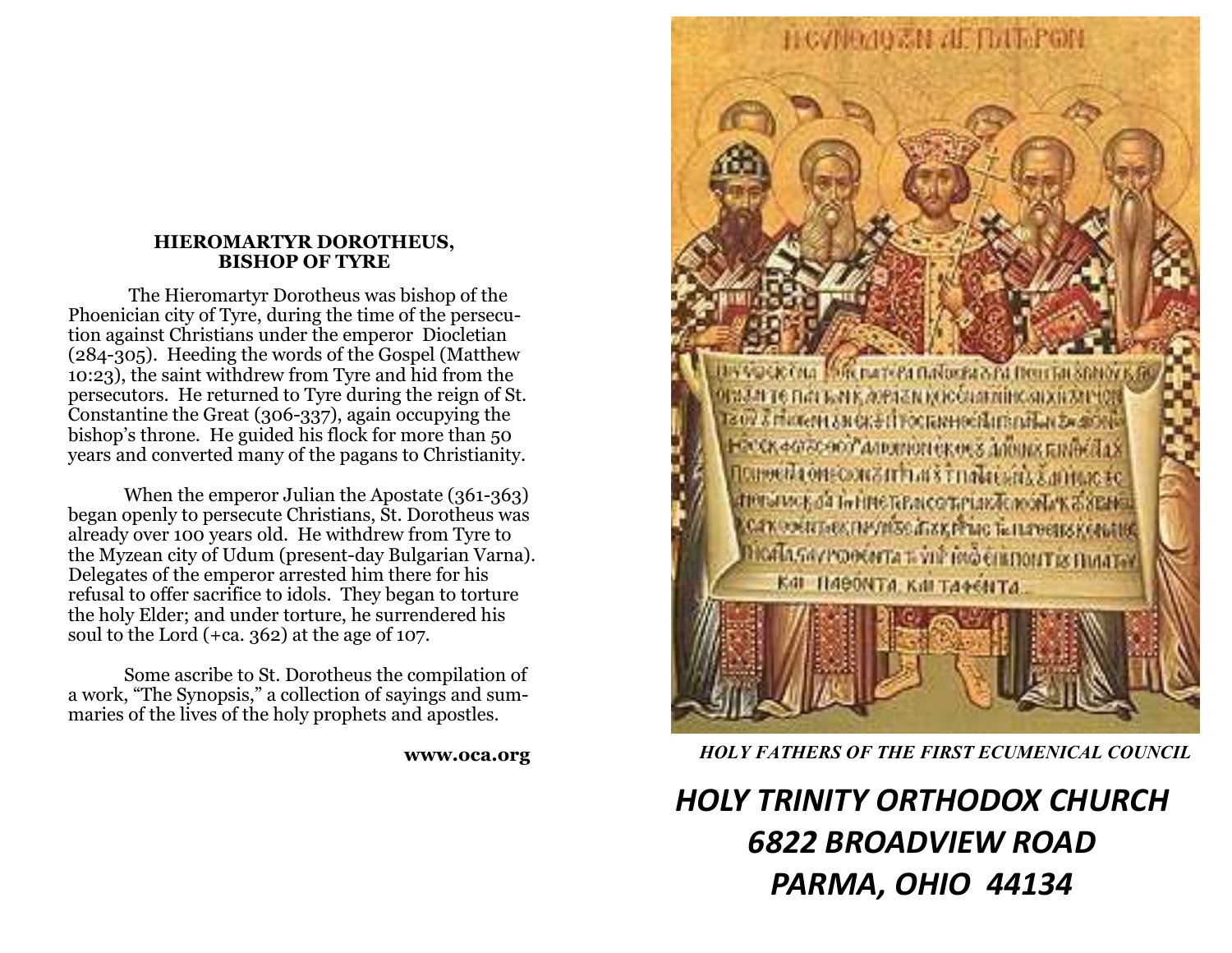# *THE TRINITARIAN*

*Published Weekly by the* **HOLY TRINITY ORTHODOX CHRISTIAN CHURCH** 6822 BROADVIEW ROAD, PARMA, OHIO 44134 **CHURCH OFFICE PHONE: 216-524-4859 CHURCH WEBSITE: http://www.holy-trin.org** V. REV. ALEXANDER GARKLAVS, PASTOR

Divine Liturgy at 9:00 A.M. Church School Every Sunday at 10:45 A.M. (During the Months of September thru May)

Vespers - Every Saturday - 5:00 P.M. Choir Rehearsals Every Thursday at 7:30 P.M. Michael N. Pilat, Choir Director

RECTORY: 963 John Glenn Drive, Seven Hills, Ohio 44131 Phone 516-761-8772

BULLETIN 31 - VOLUME LIX TONE 6 JUNE 5, 2022

#### *SEVENTH SUNDAY OF PASCHA Holy Fathers of the First Ecumenical Council Afterfeast of the Ascension Hieromartyr Dorotheus, Bishop of Tyre; Martyrs Marcian, Nicander, Hyperechius, Appolonius, Leonidas, Arius, Gorgias, Selenias, Irenius, and Pambo, of Egypt; Ven. Theodore the Wonderworker, Hermit of the Jordan; Ven. Anubius, Confessor and Anchorite, of Egypt; Ven. Abba Dorotheus of Gaza; Translation of the Relics of Bl. Igor, Grand Prince of Chernigov and Kiev; Bl. Constantine, Metropolitan of Kiev; Repose of St. Theodore Yaroslavich; Finding of the Relics of Ven. Bassian and Jonah, Monks of Pertomsk; St. Peter of Korcha; The "Igorevskaya" Icon of the Most Holy Theotokos*

 "Today, as we honor the memory of those divinely inspired fathers, with their encouragement, we entreat You, O all merciful Lord: Keep us from being led astray by those who delight in error and falsehood, and deem us worthy of praising Father, Word, and Spirit."

Exapostilarion, Tone I

 "Always reflecting the radiance of divine teaching, you made a gift of yourself to the immortal King, O holy father, Dorotheus. Now you joyfully reside with all the martyrs in that celestial city on high, so beg Christ, our God to grant us His great mercy."

Troparion, Tone III

TODAY'S EPISTLE: ACTS 20:16-18,28-36 TODAY'S GOSPEL: JOHN 17:1-13

#### **HOLY WORSHIP THIS WEEK:**

Saturday, June 11 5:00 p.m. Vigil of Pentecost

**Daily Scripture Readings**

 Monday, June 6 Acts 21:8-14 John 14:27-15:7 Tuesday, June 7 **Acts 21:26-32** John 16:2-13 Wednesday, June 8 **Acts 23:1-11** John 16:15-23 Thursday, June 9 <br>
Thursday, June 10 <br>
Acts 25:13-19 <br>
Acts 27:1-44 <br>
John 17:18-26 Friday, June 10 <br>
Saturday, June 11 <br>
Acts 27:1-44 <br>
Acts 28:1-31 <br>
John 21:15-25 Saturday, June 11 <br>
(Departed) 1 Acts 28:1-31 <br>
I Thessalonians 4:13-17 <br>
John 5:24-30 I Thessalonians  $4:13-17$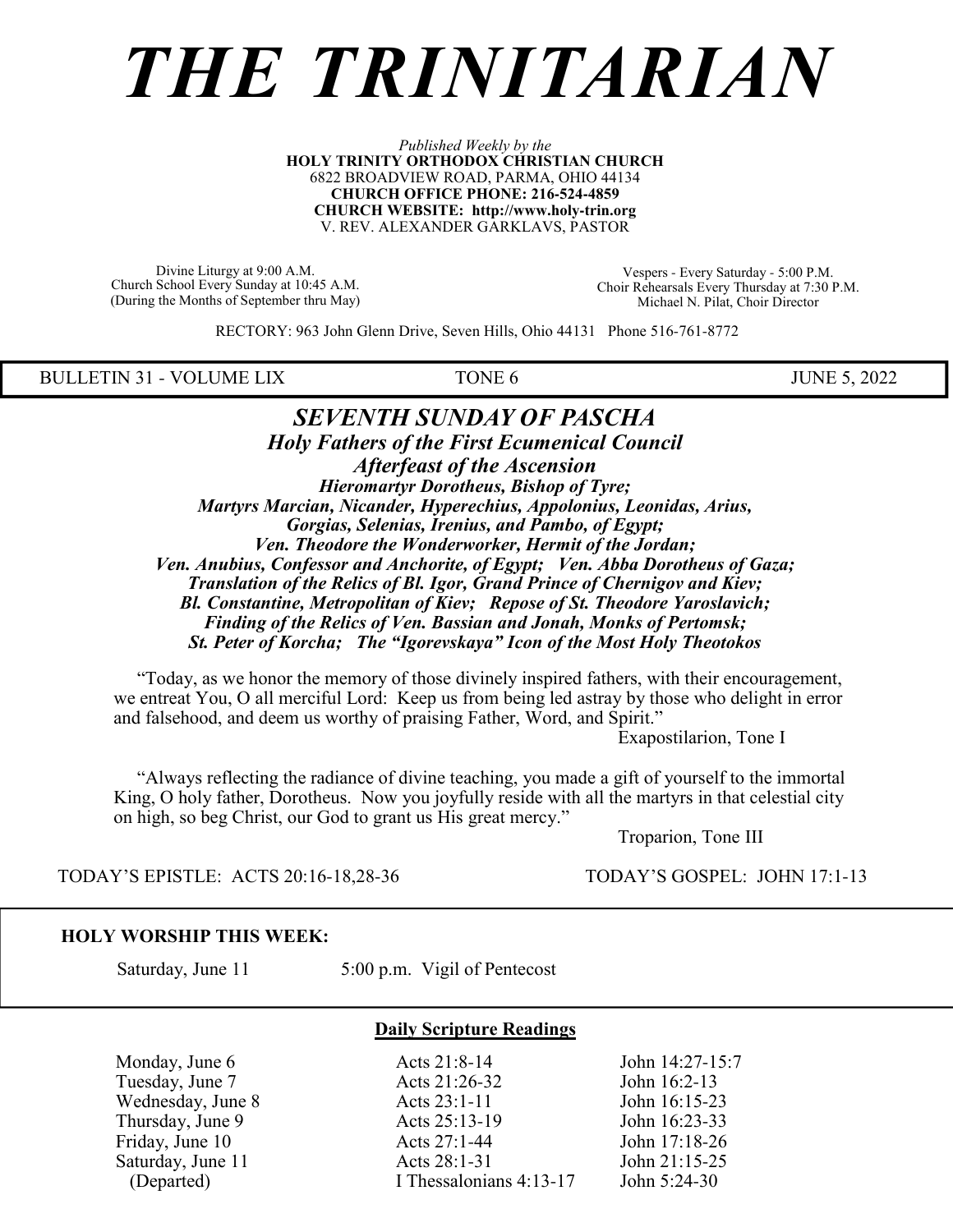# **ORTHODOX CHRISTIAN CHURCH OF THE HOLY TRINITY**

Bulletin 31 - Volume  $L\overline{IX}$  June 5, 2022

| JUNE:        | 10:00 a.m. EOWG Potluck Picnic at Monastery Marcha        |
|--------------|-----------------------------------------------------------|
| 11, Saturday | 11:30 a.m. -6:00 p.m. Community BBQ/Bake Sale for Ukraine |
| 12, Sunday   | Pentecost Luncheon                                        |
| 17, Friday   | 10:00 a.m. -5:00 p.m. Diocesan Online Forum               |
| 19, Sunday   | Noon Luncheon in honor of Fr. Alexander at Woodside       |
| 27, Monday   | 11:30 a.m. St. Herman House 9th Annual Golf Classic       |

# **THE ORTHODOX PARISH AS A VESSEL OF MINISTRY**

In order to aid parishes in developing ministry programs and training leaders in ministry, the Diocese of the Midwest is hosting a Parish Development Forum online, Friday June 17. The keynote speaker is His Grace Bishop Daniel of Santa Rosa, also the Locum Tenens of our Diocese; he will highlight the history of discipleship and ministry to the earliest Christian communities. Forum participants can select one of three tracks: 1) Living Active Ministry; 2) Education as Ministry; 3) Coordinating Ministry. The Forum will run from 10:00 a.m-5:00 p.m. Each attendee must register in advance, and login credentials will be sent a few days before the event. Complete details are posted in the Fellowship Hall.

| PENTECOST LUNCHEON:<br>In honor of our parish Feast Day on Pentecost. June<br>12, reservations will be taken during Coffee Hour for a<br>luncheon featuring Beef Tenderloin, salad, potatoes and<br>Brussel sprouts. \$20/person includes appetizers, wine<br>and dessert. Reservations must be made in advance in<br>the Fellowship Hall or by calling Paula Svilar (216-372- | <b>HONORING FR. ALEXANDER;</b><br>On Sunday, June 19, there will be a retirement<br>luncheon for Fr. Alexander at St. Michael's Woodside,<br>beginning at noon. The menu features your choice of<br>Beef Tips or Champagne Chicken. Tickets are \$40,<br>with no charge for children under 10; they are on sale<br>today during Coffee Hour, or contact Jewelann Stefanar                                                                |
|--------------------------------------------------------------------------------------------------------------------------------------------------------------------------------------------------------------------------------------------------------------------------------------------------------------------------------------------------------------------------------|------------------------------------------------------------------------------------------------------------------------------------------------------------------------------------------------------------------------------------------------------------------------------------------------------------------------------------------------------------------------------------------------------------------------------------------|
| 1862) or Rita Bellack (330-204-9513).                                                                                                                                                                                                                                                                                                                                          | (216-402-8599); or Rita Bellack (330-204-9513).                                                                                                                                                                                                                                                                                                                                                                                          |
| <b>SEEKING HELP:</b><br>The Parish Council has decided to seek someone who<br>can function as a part-time custodian and property<br>manager; job description and compensation would be<br>negotiable. If interested, or if you know of someone<br>who is interested, please speak with Council President                                                                       | <b>EOWG POTLUCK PICNIC:</b><br>The Guild is having a picnic on Saturday, June 11, at<br>Monastery Marcha in Richfield, beginning at 10:00<br>a.m. Hot dogs and hamburgers will be provided.<br>Details are posted in the Fellowship Hall.                                                                                                                                                                                                |
| MaryAnn Bobulsky.                                                                                                                                                                                                                                                                                                                                                              | <b>ST. HERMAN HOUSE:</b>                                                                                                                                                                                                                                                                                                                                                                                                                 |
| <b>COMMUNITY HELP FOR UKRAINE:</b><br>On Saturday, June 11, Good Shepherd Methodist<br>Church is sponsoring a BBQ and Bake Sale, 11:30-<br>6:30, raising funds to aid Ukraine. Various churches<br>and organizations are participating. Details are posted<br>in the Fellowship Hall.                                                                                          | The St. Herman House 9th Annual Gold Classic is<br>Monday, June 27, at Tanglewood Club in Chagrin<br>Falls. All proceeds benefit St. Herman House. Tee<br>time is 11:30 a.m., and lunch and dinner are provided.<br>The Individual Golfer donation is \$175; a Foursome is<br>\$650 (\$700 after June 10). Last year more than<br>\$75,000 was raised! To register or to support with a<br>sponsorship, go to: www.sainthermans.org/golf |
| <b>COFFEE HOUR:</b><br>Our refreshments today are hosted by the Stoyka<br>Family.                                                                                                                                                                                                                                                                                              | St. Herman House is now seeking a new Local<br>Director. Details are posted in the Fellowship Hall.<br>For a complete job description, visit:                                                                                                                                                                                                                                                                                            |
| <b>TRINITARIAN COVERS:</b><br>The covers today are offered by the Sherwood and<br>Schwartz Families in blessed memory of Harvey<br>Schwartz.                                                                                                                                                                                                                                   | https://focusnorthamerica.org/about-us/careers/<br>Apply via email to: finance@focusna.org by June 17.<br><b>FLOWERS:</b><br>The flowers today are offered by Marilyn Cobbs.                                                                                                                                                                                                                                                             |
|                                                                                                                                                                                                                                                                                                                                                                                |                                                                                                                                                                                                                                                                                                                                                                                                                                          |